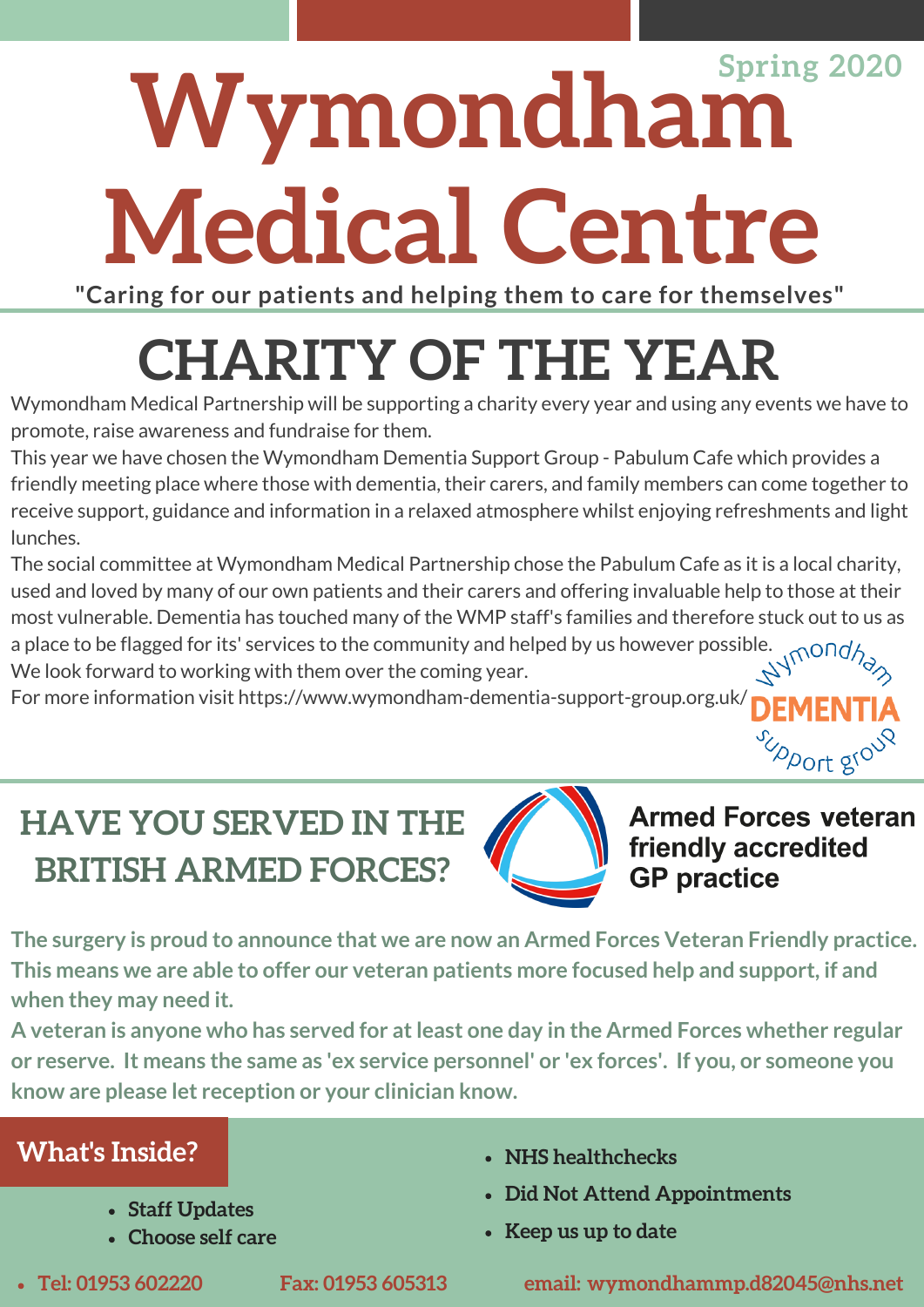### DID NOT ATTEND APPOINTMENTS

We are all aware that sometimes things don't always go to plan and sometimes we forget things. But in the past 12 months 2779 appointments were not attended at Wymondham Medical Partnership. This is 2779 empty seats and appointments which could have been given to other people. That is on average nearly 580 hours of clinicians time. There are many avenues to use to cancel your appointment, via online access, sms reply to your reminder text, face to face at the front desk or by calling in. Make sure we have your up to date mobile number so you will get a text reminder of your appointment.



### Take the drama out of Minor Illness Phlebotomy chair donation

As qualified healthcare professionals, Pharmacists can offer clinical advice and over-the-counter medicines for a range of minor illnesses, such as coughs, colds, sore throats, tummy trouble and aches and pains.

If symptoms suggest it's something more serious, pharmacists have the right training to make sure you get the help you need. For example they will tell you if you need to see a GP.

All pharmacists train for 5 years in the use of medicines. They are also trained in managing minor illnesses and providing health and wellbeing advice.

Many pharmacies are open until late and at weekends. You don't need an appointment – you can just walk in.

Most pharmacies have a private consultation room where you can discuss issues with pharmacy staff without being overheard.



We are hugely grateful to Dennis Wright for the donation to the nursing team in memory of his wife Doreen Wright. The donation was used to purchase a much needed phlebotomy (blood taking) chair which ensures a more comfortable experience for our patients and nurses. Thank you again.



### **Wuhan novel coronavirus**

If you have returned from mainland China, Thailand, Japan, Republic of Korea, Hong Kong, Taiwan, Singapore, Malaysia or Macau, in the last 14 days. Stay indoors and avoid contact with others.

Contact NHS 111 for advice Please follow this advice even if you do not have symptoms of the virus.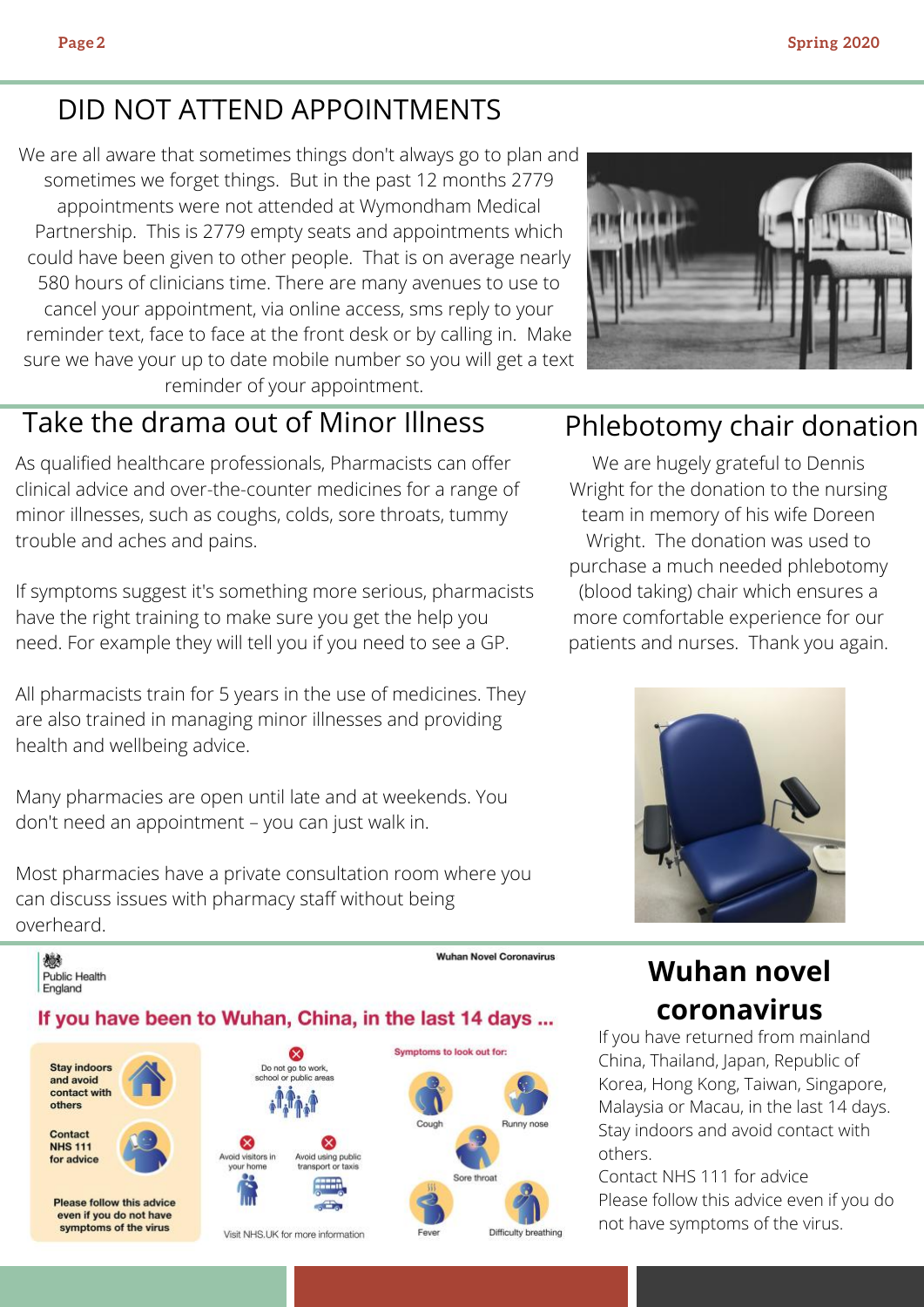## Staff Updates

- Nurse Practitioner Caroline Lester has joined the surgery and will be seeing patients for Same Day Minor Illness appointments.
- Nurse Rachel Clarke has joined the nursing team as Health Care Assistant and her work includes Dressings, Phlebotomy (blood taking), Health Checks etc.
- Nurse Fi Tyas has joined the nursing team as a Health Care Assistant, and her work includes phlebotomy and health checks.
- Nurse Wendy Fraser has joined the nursing team and she covers most long term illnesses including asthma, diabetes, blood pressure reviews and more.
- Clinical Pharmacist Jenni Scott has joined the surgery in a new role, seeing patients for medicine reviews and hypertensive (blood pressure) reviews.
- We say a fond farewell to Dr Victoria Talboys who has moved on to another surgery in Norfolk. Good Luck for the future!

### Couch to 5k

If the New Years Resolutions are starting to fade and you want to kick start your fitness why not download the couch to 5k app. We have many patients and staff taking part who have seen a significant improvement in their motivation and running. The App is free to download and gently takes you from no running to being able to complete a 5k run.



# Free NHS Healthchecks for anyone aged 40 -74

If you are aged between 40 and 74 and do not have a pre existing condition such as heart disease, kidney disease, diabetes, or high blood pressure you may be eligible for a free NHS Healthcheck every 5 years. The check is designed to spot early signs of stroke, kidney disease, heart disease, type 2 diabetes or dementia. As we get older, we have a higher risk of developing one of these conditions. You will have a 30 minute appointment with a Nurse who will ask lifestyle questions, check your weight, height, Blood Pressure and carry out a cholesterol blood test in the appointment. To check if you are eligible and to book in please speak to reception.